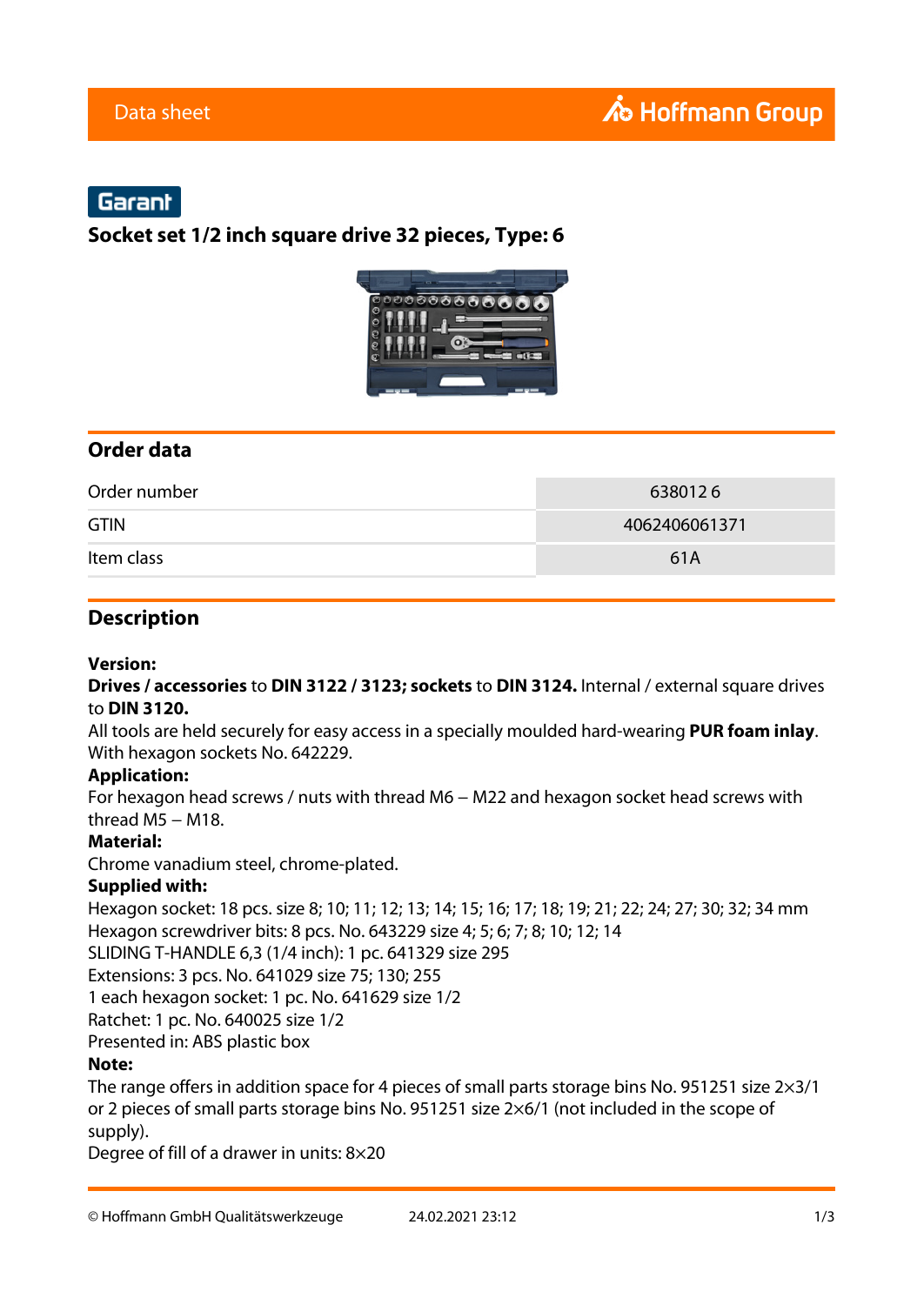**TextFlow 12** Height: 61 mm Square drive: 1/2 inch Width across flats range, hexagon sockets: 8-34 mm Width across flats range, hexagon wrenches: 4-14 mm

# **Technical description**

| Width across flats range, hexagon wrenches | $4-14$ mm           |
|--------------------------------------------|---------------------|
| Drive profile                              | Hexagon socket      |
| Drive profile                              | Hexagon screwdriver |
| Square drive                               | $1/2$ inch          |
| Width across flats range, hexagon sockets  | 8-34 mm             |
| Number of pieces                           | 32                  |
| Width across flats                         | metric              |
| Length                                     | 510 mm              |
| Width                                      | 294 mm              |
| Height                                     | 61 mm               |
| Degree of fill of a drawer in units        | $8\times20$         |
| Type of product                            | Socket spanner      |

## **Accessories**

| 6303104-1    |
|--------------|
| 641329 295   |
| 6432298      |
| 6432297      |
| 64322910     |
| 951251 2X3/1 |
| 6432295      |
| 641029 255   |
|              |